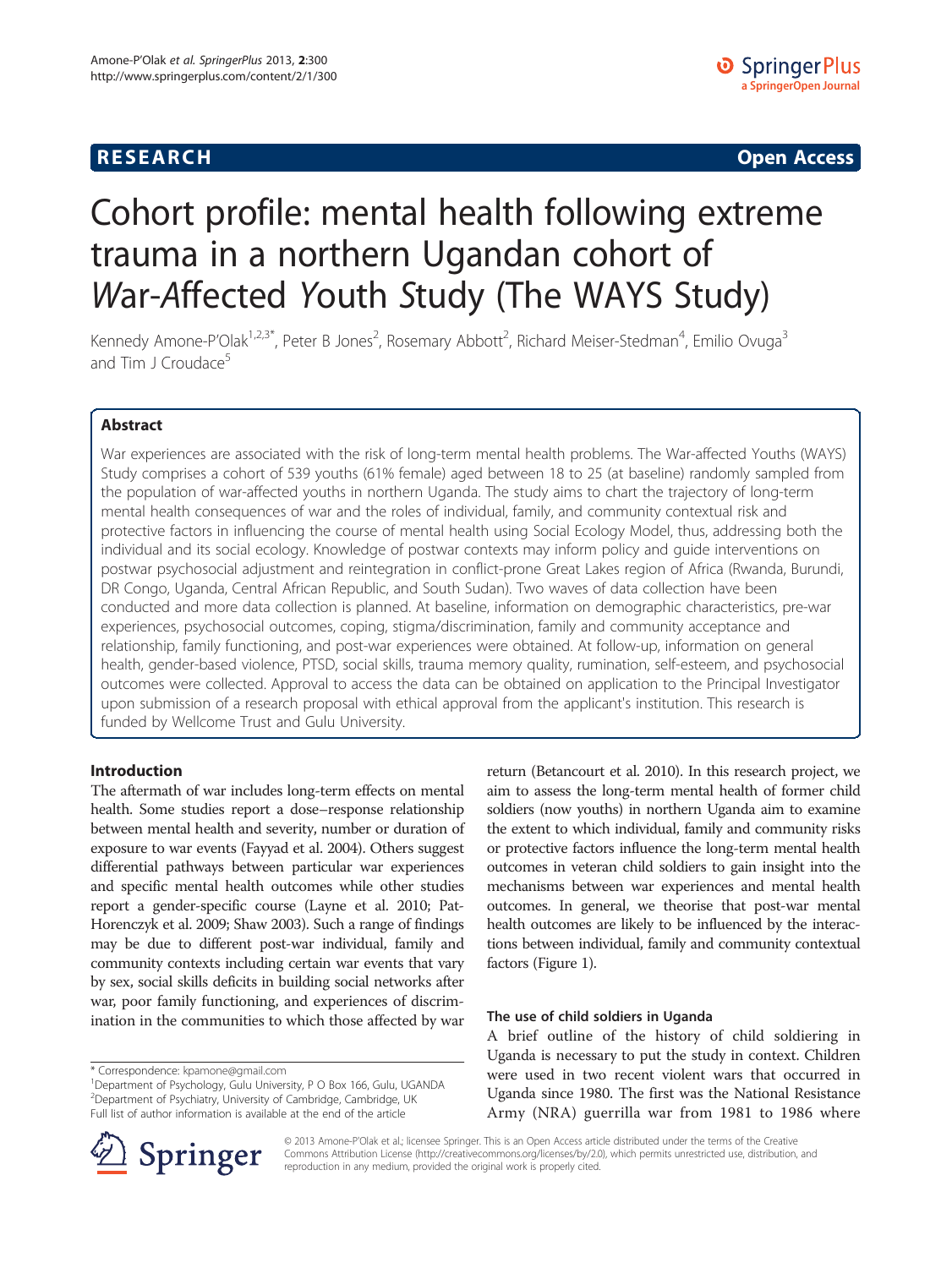<span id="page-1-0"></span>

an estimated 3,000 children were used as soldiers (Schubert [2006\)](#page-10-0). The second was the Lord's Resistance Army (LRA) war from 1986 to 2006, where an estimated 30,000 children mainly from the Acholi ethnic group were forcefully abducted and recruited into the ranks of LRA (UNICEF, [1998](#page-10-0); Women's Commission report, [2001](#page-10-0); Kibanja et al. [2012](#page-10-0)). Child fighters constituted about 30 per cent of all NRA fighters and about 85 per cent of LRA fighters (Schubert [2006;](#page-10-0) UNICEF [1998](#page-10-0)). This study will focus on the youths affected by the LRA war where the abducted children were used as combat troops, spies, porters, "wives", and human shields (Ehrenreich, [1997;](#page-10-0) Amone-P'Olak [2004](#page-10-0); Amone-P'Olak [2005;](#page-10-0) Amone-P'Olak [2006](#page-10-0); Amone-P'Olak et al. [2007\)](#page-10-0). In captivity, the abductees lived in constant terror of attacks from government soldiers, threat of death, diseases, extreme deprivations, and, above all, sexual abuse and torture (Amone-P'Olak [2009\)](#page-10-0). The children and adolescents were forced to kill, mutilate, torture, raid, and burn villages. In a strategy known as "burning the bridge" the abducted children were forced to loot and commit other atrocities against each other and against their own communities (Women's Commission report [2001](#page-10-0); Kibanja et al. [2012](#page-10-0)). This strategy was aimed at deterring abductees from escaping and severing the bond between the abductees and their communities (Amone-P'Olak [2004](#page-10-0)). At the height of the war, more than 90% of the population in the war-affected districts of northern Uganda was displaced as indicated in Figure [2](#page-2-0) (UNICEF [1998\)](#page-10-0). Despite the "burning the bridge" strategy, many of the abducted children (now youths) escaped from rebel captivity and are currently living in communities in northern Uganda (Amone-P'Olak [2004](#page-10-0)).

#### How did the study come about?

The Wellcome Trust started a research and training initiative in East Africa in 2009 to develop the expertise and international collaborative potential of indigenous scientists and researchers in health sciences research. Through this project, a new longitudinal research project was started at Gulu University, located in northern Uganda, in collaboration with University of Cambridge in the United Kingdom.

The War-Affected YouthS (WAYS) survey was conceived in order to study the psychosocial outcomes of exposure to war without the limitations of previous research into the sequelae of conflicts in Africa and other non-Western countries. First, the psychological effects of prolonged exposure to traumatic experiences such as posttraumatic stress disorder (PTSD) symptoms are expected to be longterm and childhood adversities are known to be associated with adult psychopathology yet most previous studies have used cross-section designs, that restrict causal inference (Shaw [2003;](#page-10-0) Kessler et al. [2010](#page-10-0)). Exploring the literature, we have come across only one longitudinal study conducted on the long-term consequences of war in Africa, based in Sierra Leone (Betancourt et al. [2010](#page-10-0)). Second, existing cross-sectional studies lacked adequate control groups to be able to tease out the specific effects of war experiences on mental health in any given population (Singh and Singh [2010](#page-10-0)). Third, war-affected populations have often been treated as a single, homogenous group without due regard for differences in age, gender, particular war experiences or other factors liable to result in population heterogeneity (Singh and Singh [2010](#page-10-0)). Fourth, most previous studies have concentrated on the mental health consequences of war without considering the influence of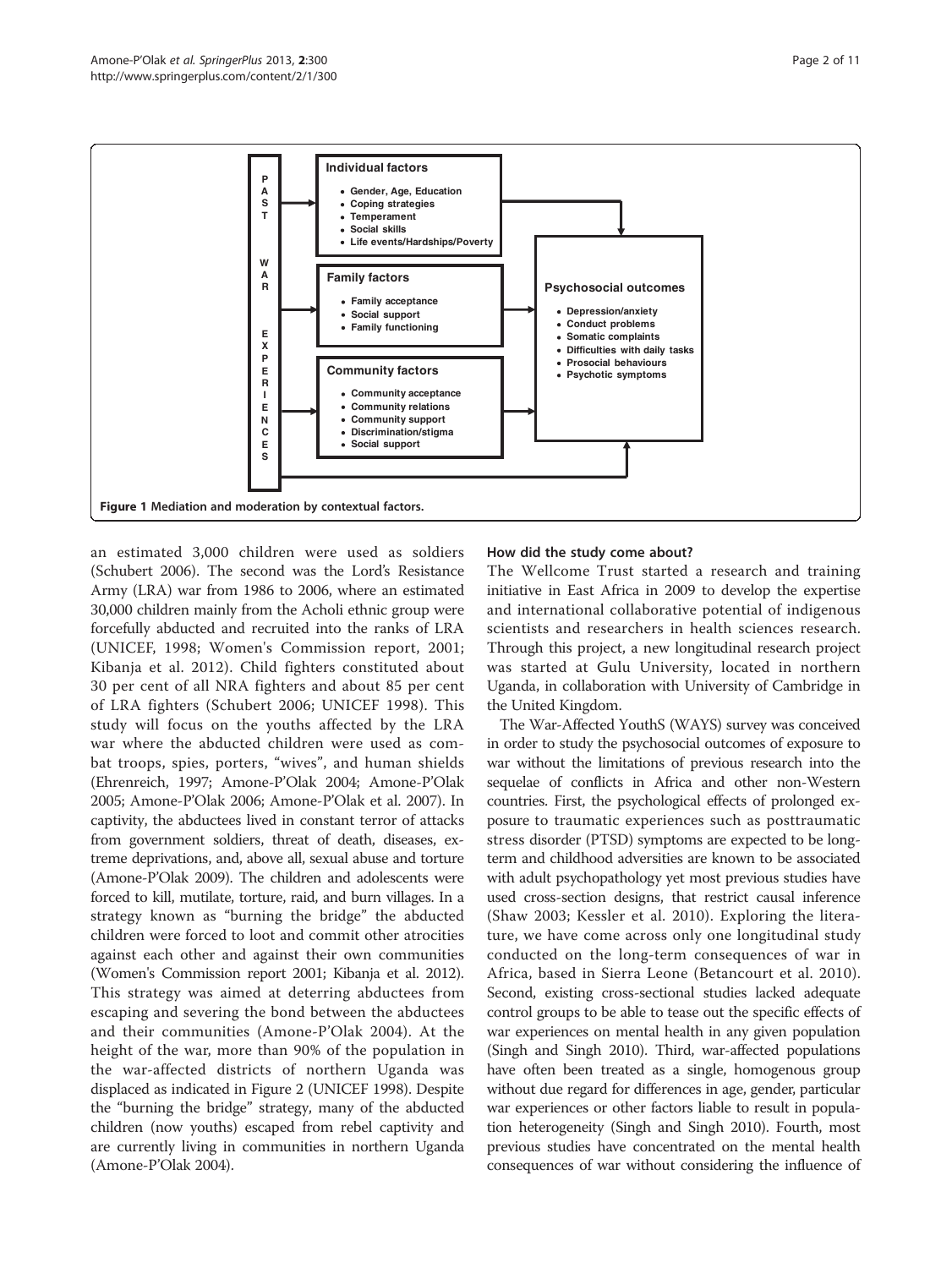other contextual variables from the individual, family, local community, and or/wider society that may confer potential risks or protection against long-term mental health consequences of war. Indeed, previous studies showed, somewhat unexpectedly, that for some children who participated in armed groups, it is the experiences they have after returning from captivity that are most troubling and that are likely to keep them on an adverse developmental track (Kohrt, Jordans, Tol, et al. [2008\)](#page-10-0). Fifth, few studies in Africa have considered post-war environment and care in addition to the ecological design that has been adopted for this study. Therefore the studies described in the "Cohort Profile" are of theoretically sound and potentially useful and new findings that will contribute to practice and theory. Finally, most assessment scales used in previous studies were developed and validated in the West, so may be culturally inappropriate for use in Africa (Bracken et al. [1995](#page-10-0)). In this study, we used mainly locally derived tools.

#### What do we know about the risk factors for continued mental health problems in war-affected people?

Survivors of war are at an increased risk of mental ill-health such as post-traumatic stress disorder (PTSD) and conduct problems, but the pathways to, and mechanisms for sustained long-term mental health problems are poorly understood (Betancourt et al. [2010](#page-10-0); Wessells [2009;](#page-10-0) Betancourt [2010;](#page-10-0) Bolton et al. [2007](#page-10-0)). For example, a study in Nepal indicated that post-war experiences promote resilience or adverse psychosocial outcomes (Kohrt, Jordans, Tol, et al. [2008\)](#page-10-0) while other studies showed that although the majority of former child soldiers are resilient, contextual community factors such as stigma or discrimination, strongly influence long-term adjustment during re-integration (Betancourt [2010](#page-10-0); Wessells [2009\)](#page-10-0). Consequently, potentially exacerbating and mitigating factors that influence the mental health of war-affected youths may include not only their past war experiences but also post-war factors.

<span id="page-2-0"></span>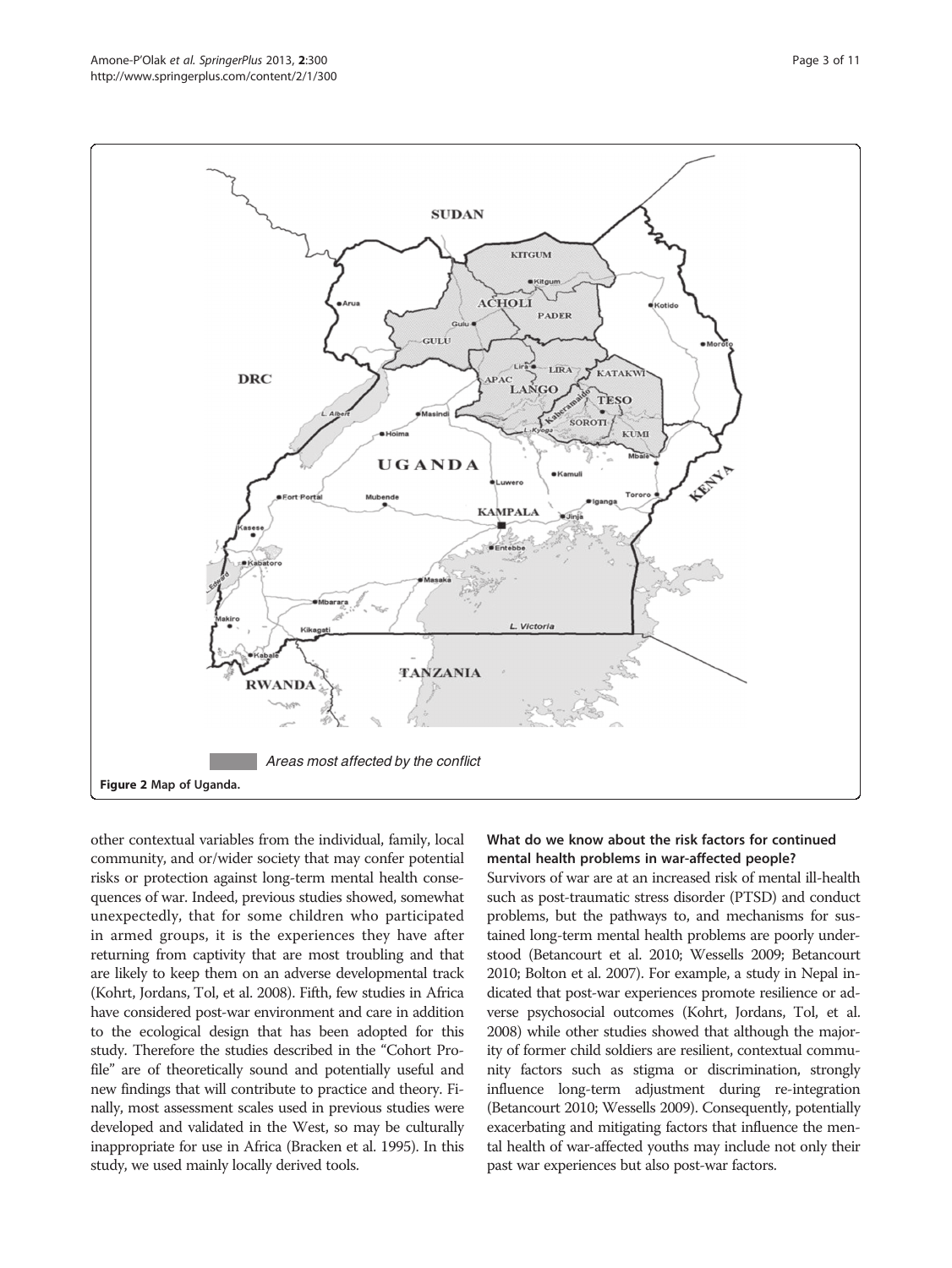The WAYS study will use the Social Ecology Model (Bronfenbrenner [1979;](#page-10-0) Boothby [2008\)](#page-10-0). This model takes into consideration the complex interplay among individual (e.g. temperament, motivation, coping), family (e.g. family acceptance, relations, functioning, etc.), and community (e.g. stigma/discrimination, community acceptance) contextual factors, thus addressing both the individual and its social ecology (Boothby [2008](#page-10-0)). In this study, we hope to generate and add to knowledge on post-war contexts that may inform policy and guide interventions to mitigate the long-term mental health problems and war-related traumatic experiences.

# Who is in the sample?

From the districts most affected by the conflict in northern Uganda (Gulu, Nwoya, and Amuru), we recruited 539 (61% male) war-affected youths aged between 18 and 35 years old who met our inclusion criteria of having been abducted and subsequently lived in rebel captivity for at least 6 months and currently accessible via community groups devoted to former abducted people. In Uganda, districts are organised into smaller geographically-defined administrative units known as sub-counties. At every subcounty, formerly abducted youths are members of umbrella organisations which cater for their needs and interests and promote relevant activities. We approached the local authorities at each sub-county and randomly selected the members eligible for the study i.e. those who met the inclusion. In total, 650 participants were invited for baseline assessment and further planned follow-up evaluation and data was collected from 539 of them, representing 83% of those initially invited. Those who did not participate were recorded as either sick, attending to their sick children or were absent for various reasons e.g. some were attending to their farms or funerals.

Eighty six per cent (86%) of the participants were of Acholi ethnic group, 10 percent were Lange ethnic group and the rest were other ethnic groups such as Made, Allure, South Sudanese, etc. At baseline, participants were aged 18 – 25 years 95% of whom had only primary education.

#### What is attrition like?

At follow-up, 451 participants (84%) were interviewed (61% male). Thirty one (6%) could not be located and 53 (10%) were unable to attend for reasons such as sickness, attending to their farms or funerals. To maximise participant retention, we attempted to maintain telephone contacts with those who had mobile phones. Considering the vast region, scattered nature of post-war settlements, and sometimes poor telephone connectivity, the interview at follow-up of 84% was very good (Figure [3\)](#page-4-0). The psychosocial outcomes between responders and non-responders at follow-up are shown in Table [1](#page-4-0). In general, the differences between responders and non-responders were minimal and may not have affected the outcome of the study.

#### What variables are measured?

Table [2](#page-5-0) shows the specific variables collected at baseline and at follow-up in the WAYS study. The measures included: demographic characteristics (age, sex, education, etc.), pre-abduction experiences, different categories of war experiences, post-war experiences and hardships, contextual factors (individual, family and community), care, and psychosocial outcomes.

## Measures

Participant demographic characteristics. A demographic inventory specifically made for this study was used to collect information on sex, age, duration in captivity, parental status, and number of children. Details of other measures are in Table [2.](#page-5-0)

#### War experiences

To assess individual exposures to different war events, we used items from the War Trauma Screening Scale (UNICEF [2010\)](#page-10-0), initially developed for use in Bosnia and later adapted for use with West African war-affected youth. The questionnaire was adapted by our research team to better capture the context of the war in countries in West Africa (e.g. Sierra Leone, Uganda, DR Congo); for example, items on sexual abuse was added. The adapted instrument contained 52 items capturing a diversity of war-related experiences such as: Personal harm (6 items, e.g. serious injuries), witnessing general war violence (11 items, e.g., massacres or raids on villages), sexual abuse (1 item), and involvement in hostilities (2 items, e.g. did you fight in the army or warring faction?). Other war experiences include: Separation (2 items), Deaths (7 items, e.g. parents, siblings, or extended family members), Material loss (4 items), Physical threat to self (5 items), Harm to loved ones (4 items), Physical threat to relatives or loved ones (4 items), Displacement (5 items), and Drug and substance abuse (1 item). War experiences simply binary coded for occurrence (1) versus absence (0).

#### Mental health outcomes

Mental health outcomes were assessed by African Youth Psychosocial Assessment Instrument (APAI), a field-based measure previously developed for use in northern Uganda (Betancourt et al. [2009a](#page-10-0); Betancourt et al. [2009b](#page-10-0)). The measure comprises 40 items (depression/anxiety [18 items], hostility [10 items], pro-social behaviours [5 items], and somatic complaints without medical cause [3 items]). Psychotic symptoms were added [4 items]. Each of these dimensions is represented by a set of questions that inquires about specific behaviours particular to that dimension (e.g., "I do not sleep at night" [Depression],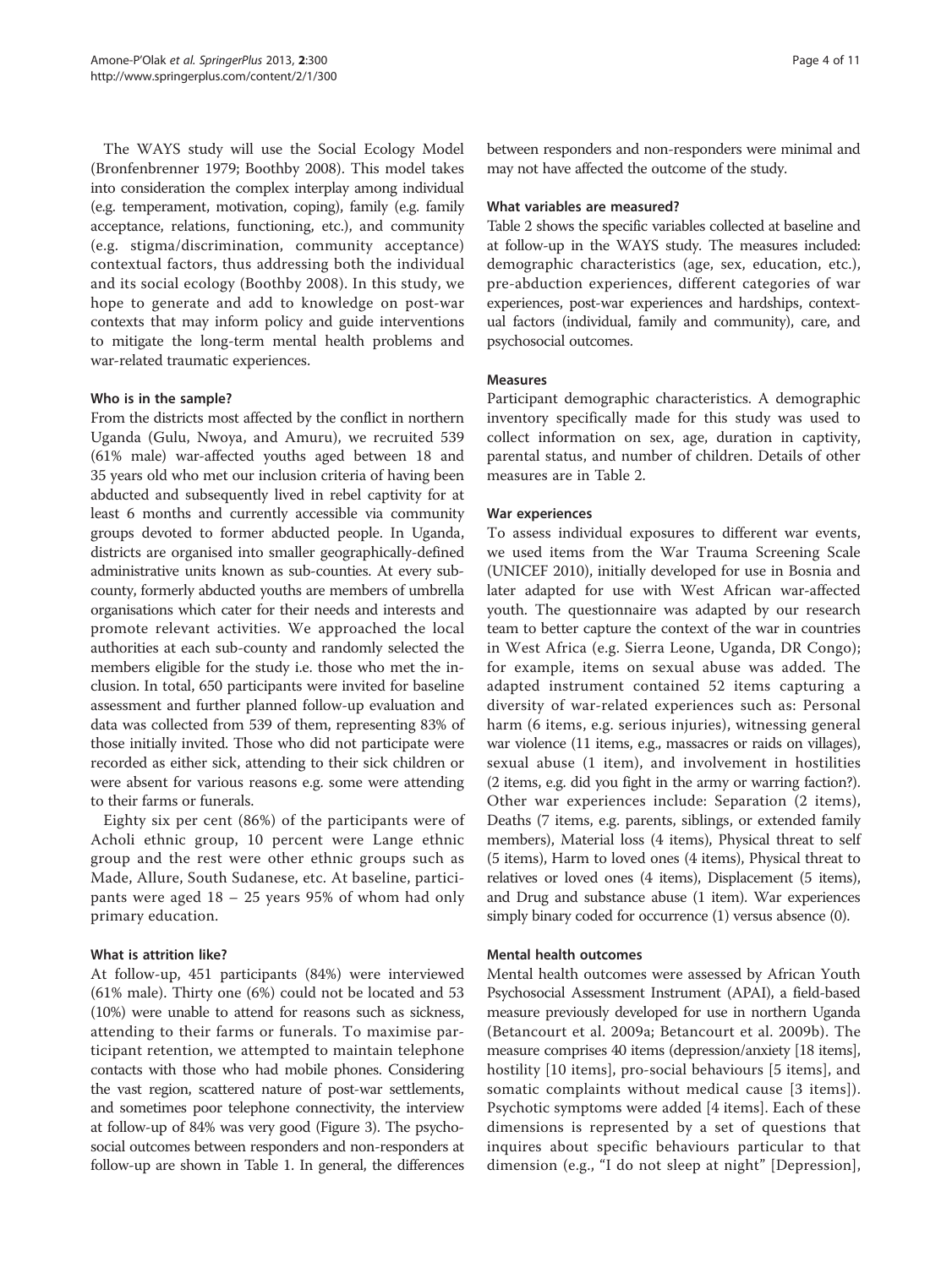<span id="page-4-0"></span>

"I fight" [Hostility]. For each question responses were scored on a  $1-4$  scale, ranging from  $0 =$  never,  $1 =$  rarely,  $2 =$  sometimes, and  $3 =$  always. We computed a subscale score for each participant (e.g., depression/anxiety and hostility. For each question responses were scored on a 1–4 scale, ranging from  $0 =$  never, 1 = rarely, 2 = sometimes, and  $3 =$  always.

### How the measures were administered

Data was collected by university graduates who had been extensively trained in data collection and interviewing skills, and briefed in the study background and detailed interview content. The interviewers visited the participants in their homes or nearby trading centres or community halls to conduct semi-structured face-to-face interviews and also to administer questionnaires covering a wide range of topics. Information sought in the questionnaire include: demographic characteristics (e.g. age, sex, education, marital status, number of children) their

experiences before, during, and after war, individual factors (e.g. temperament, coping, etc.), family characteristics (e.g. family functioning), and community characteristics or environmental perceptions, and psychosocial outcomes (common symptoms of depression, anxiety, hostility, pro-social behaviours, psychosis, etc.). The baseline assessment was conducted between June and September 2011 and the follow-up assessment was conducted between July and September 2012.

#### Consent

The Institutional Review Board (IRB) of Gulu University approved the WAYS study. Gulu University IRB is an affiliate of Uganda National Council for Science and Technology (UNCST), the overall body that oversees research in Uganda. Subsequently, written informed consent was obtained from all participants in accordance with ethical guidelines and approvals. Written informed consent was obtained from the participants for publication of this report.

Table 1 Descriptive statistics of continuous scores on psychosocial outcomes between responders and non-responders at follow-up

|                               | Responders |                   |       | Non-responders       |         |      |       |            |    |
|-------------------------------|------------|-------------------|-------|----------------------|---------|------|-------|------------|----|
| <b>Psychosocial outcomes</b>  | n          | IQR<br>SD<br>Mean |       | Differences (t-test) | n       | Mean | SD    | <b>IQR</b> |    |
| Depression/anxiety            | 451        | 21.42             | 10.10 | 15                   | ns      | 88   | 21.40 | 11.07      | 16 |
| Conduct problems              | 450        | 2.11              | 2.94  | 3                    | ns      | 83   | 87. ا | 2.95       |    |
| Somatic complaints            | 449        | 3.93              | 2.19  | ς                    | ns      | 87   | 3.84  | 2.26       |    |
| Prosocial behaviours          | 450        | 10.44             | 2.18  |                      | ns      | 86   | 10.69 | 2.34       |    |
| Psychotic symptoms            | 439        | 4.04              | 2.61  | 4                    | p < .05 | 88   | 3.81  | 2.26       |    |
| Difficulties with daily tasks | 450        | 15.93             | 11.04 | 15                   | p < .05 | 85   | 17.56 | 11.07      | 18 |
| Alcohol and drug abuse        | 448        | .02               | .86   |                      | ns      | 87   | 1.03  | 2.24       |    |

Key: n number of male or female participants, SD Standard Deviation, IRQ interquartile range, N total number of participants.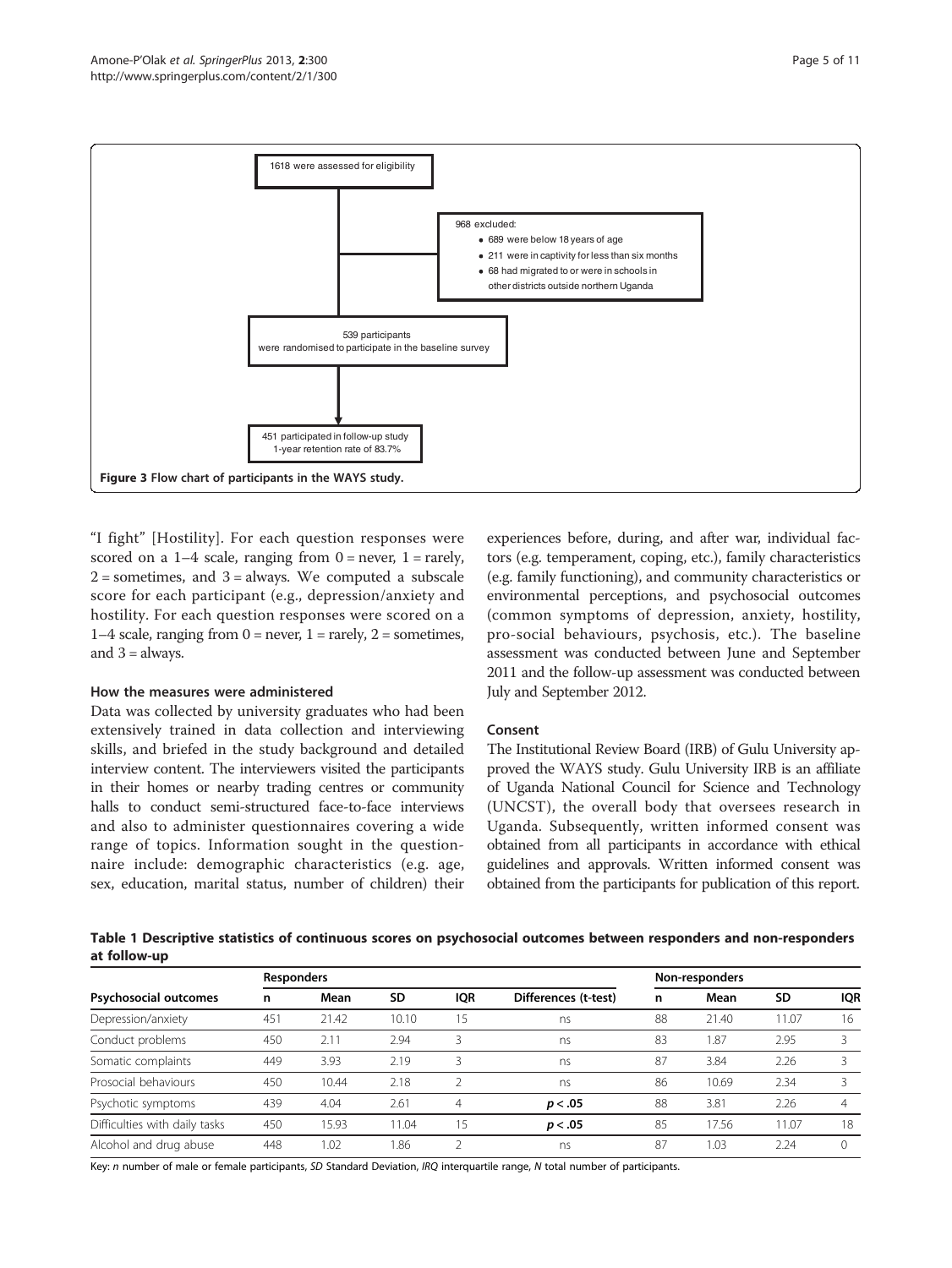# <span id="page-5-0"></span>Table 2 Variables collected at baseline and follow-up in the WAYS study

|   | <b>Variables</b>               | Wave I    | Wave II                   | Measure used                                                                                                                                                 |
|---|--------------------------------|-----------|---------------------------|--------------------------------------------------------------------------------------------------------------------------------------------------------------|
|   | Demographic characteristics    | $\sqrt{}$ | $\boldsymbol{\times}$     | Made for the study                                                                                                                                           |
| 2 | Pre-war experiences            | $\sqrt{}$ | $\boldsymbol{\mathsf{X}}$ | War Trauma Screening Scale based on the<br>War Trauma Screening Scale (UNICEF, 2010).                                                                        |
| 3 | War experiences                | $\sqrt{}$ | $\boldsymbol{\times}$     | UNICEF Post-war Screening                                                                                                                                    |
|   | Direct personal harm           | $\sqrt{}$ | $\mathsf X$               |                                                                                                                                                              |
|   | Witnessing violence            | $\sqrt{}$ | $\boldsymbol{\times}$     |                                                                                                                                                              |
|   | Physical threat to self        |           | X                         |                                                                                                                                                              |
|   | Deaths                         | $\sqrt{}$ | X                         |                                                                                                                                                              |
|   | Harm to loved ones             | $\sqrt{}$ | $\boldsymbol{\times}$     |                                                                                                                                                              |
|   | Material losses                |           | X                         |                                                                                                                                                              |
|   | threat to loved ones           | V         | X                         |                                                                                                                                                              |
|   | Separation                     |           | X                         |                                                                                                                                                              |
|   | Displacement                   | $\sqrt{}$ | X                         |                                                                                                                                                              |
|   | Involvement in hostilities     | $\sqrt{}$ | X                         |                                                                                                                                                              |
|   | Substance and drug abuse       | $\sqrt{}$ | $\times$                  |                                                                                                                                                              |
|   | Sexual abuse/assault           | V         | X                         |                                                                                                                                                              |
| 4 | Post-war experiences           | $\sqrt{}$ | $\boldsymbol{\times}$     |                                                                                                                                                              |
|   | Post-war hardships             |           | $\boldsymbol{\times}$     |                                                                                                                                                              |
|   | Housing                        | $\sqrt{}$ | $\boldsymbol{\times}$     |                                                                                                                                                              |
| 5 | <b>Individual factors</b>      | $\sqrt{}$ | X                         | Adult Temperament Questionnaire: Evans, D.E., &                                                                                                              |
|   | Temperament                    |           | $\boldsymbol{\times}$     | Rothbart, M.K. (2007). Development of a model for<br>adult temperament. J of Resin Personality, 41,868-888.                                                  |
|   | Social Skills                  | $\sqrt{}$ | X                         | Social Skills Rating System (Gresham & Elliott, 1990)                                                                                                        |
|   | General health                 |           | $\mathsf X$               | Goldberg D, Williams P (1988) General Health<br>Questionnaire - GHQ, Windsor                                                                                 |
|   | Coping                         | $\sqrt{}$ | X                         | Cognitive Emotion Regulation Questionnaire<br>(CERQ) Garnefski N, Kraaij V, Spinhoven, Ph, (2001)                                                            |
|   | Motivation                     | $\sqrt{}$ | X                         | Myers Achievement Motivation Scale                                                                                                                           |
|   | Trust                          | $\sqrt{}$ | $\boldsymbol{\times}$     | Made for the study                                                                                                                                           |
|   | Self-esteem                    |           | X                         | The Rosenberg Self-Esteem Scale                                                                                                                              |
|   | Variables                      | Wave I    | <b>Wave II</b>            | Measure used                                                                                                                                                 |
|   | Posttraumatic growth           | $\sqrt{}$ | X                         | Tesdeschi, RG; Calhoum, LG (1996). Posttraumatic<br>Growth Inventory: Measuring the positive legacy<br>of Trauma. Journal of Traumatic Stress, 9(3); 455-471 |
|   | Lethargy                       | X         | $\sqrt{}$                 | <b>RRS</b>                                                                                                                                                   |
|   | Trauma memory quality          | X         | $\sqrt{}$                 | TMQQ Trauma Memory Quality Questionnaire                                                                                                                     |
|   | Traumatic reminders            |           | X                         | War Trauma Screening Scale based on the War<br>Trauma Screening Scale (Layne et al. 2010). UNICEF<br>Post-war Screening Survey                               |
| 6 | <b>Family factors</b>          | $\sqrt{}$ | $\sqrt{}$                 |                                                                                                                                                              |
|   | Gender-based violence          | $\sqrt{}$ | X                         | UNFPA questionnaire                                                                                                                                          |
| 7 | Psychological/psychiatric care | $\sqrt{}$ | X                         | Questions specifically made for this study                                                                                                                   |
|   | Family functioning             | $\sqrt{}$ | $\boldsymbol{\times}$     |                                                                                                                                                              |
|   | Family acceptance              | $\sqrt{}$ | $\boldsymbol{\times}$     |                                                                                                                                                              |
|   | Family relations               | $\sqrt{}$ | X                         |                                                                                                                                                              |
| 8 | <b>Community factors</b>       | $\sqrt{}$ | X                         |                                                                                                                                                              |
|   | Discrimination/stigma          | $\sqrt{}$ | X                         | Survey of Youth Reintegration - Sierra Leone,                                                                                                                |
|   | Community acceptance           |           |                           | Version Whitaker et al. 2008, Community and<br>Family acceptance and Community Relations -                                                                   |
|   | Community relations            |           |                           | Teresa S. Betancourt                                                                                                                                         |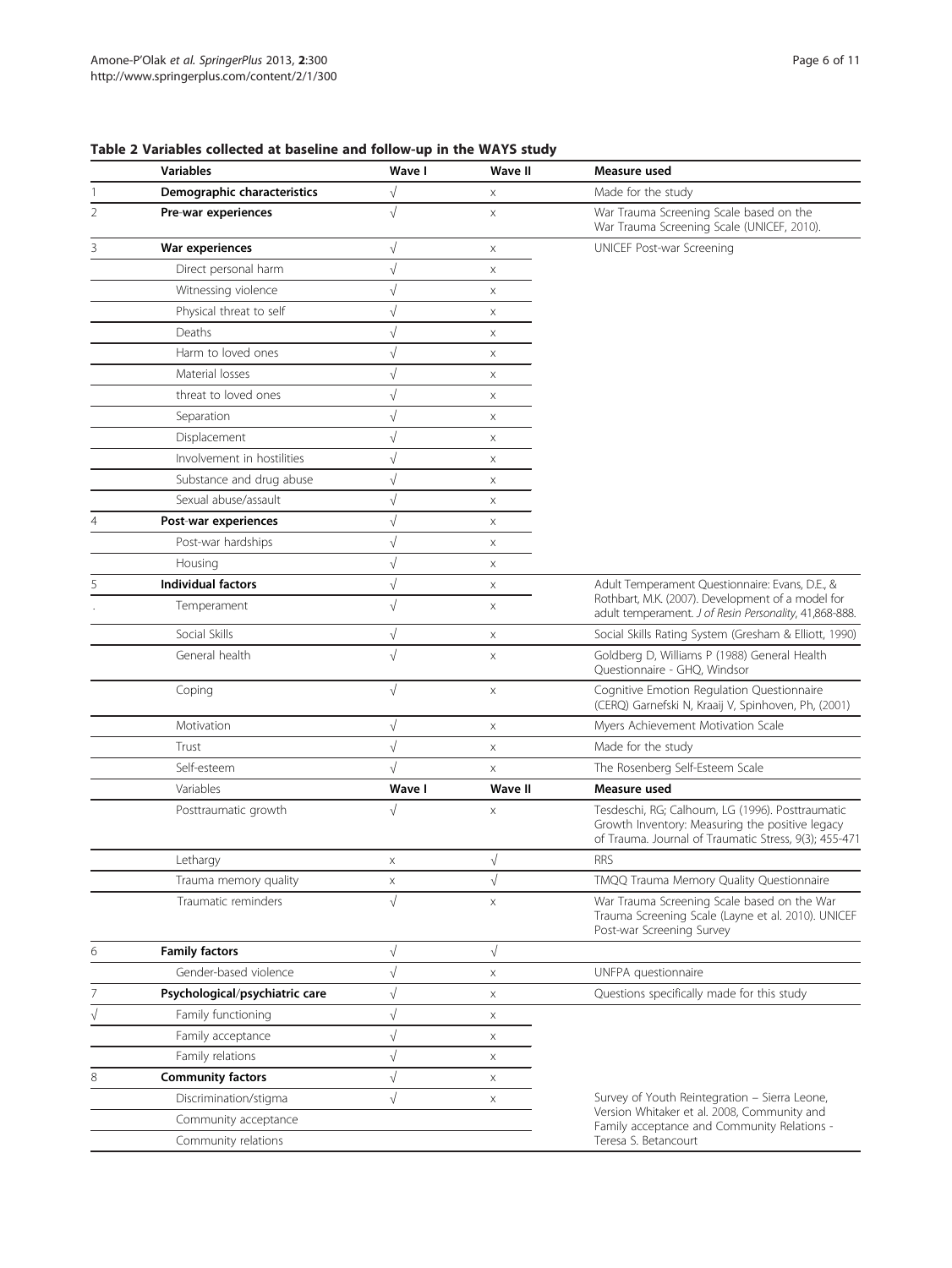| Q | <b>Psychosocial outcomes</b>  |  |                                                                                                     |
|---|-------------------------------|--|-----------------------------------------------------------------------------------------------------|
|   | Depression/anxiety            |  |                                                                                                     |
|   | Conduct problems              |  |                                                                                                     |
|   | Somatic complaints            |  |                                                                                                     |
|   | Difficulties with daily tasks |  |                                                                                                     |
|   | Pro-social behaviours         |  | African Youth Psychosocial Assessment Instrument                                                    |
|   | Psychotic symptoms            |  | (APAI) Teresa S. Betancourt. Betancourt, TS; Bass,<br>J.;Borisova, I; Neugebauer, R.; Speelman, L.; |
|   | Substance and drug abuse      |  | Onyango, G.; Bolton, P. (2009)                                                                      |
|   | <b>PTSD</b>                   |  | $PCI - 17$                                                                                          |

Table 2 Variables collected at baseline and follow-up in the WAYS study (Continued)

Key:  $\sqrt{ }$  = assessed X = not assessed.

#### How often will they be followed?

A second data collection phase (first follow-up) took place between July and August 2012. It is anticipated that the sample will be re-assessed in 2014, 2016, and 2018 at which the cohort members will be aged between 25 – 42 years. To limit future attrition, initial data collection has included information on geographical location, next of kin, mobile telephone contacts, and addresses of local leaders, to ease tracking participants in future follow-ups.

#### What has it found?

It is evident that both male and female youths experienced the most macabre aspects of the war. Average age at abduction (mean=14.14 years; SD=4.21; min=7; max=34) and 70% were abducted before the age of 15. Duration in captivity (mean = 3.12 years;  $SD=2.99$ ; min=.05; max=17.5) and exposure to violence was similar in males and females except for sexual abuse ( $t = -15.76$ ,  $p < .001$ ) and involvement in hostilities ( $t = 7.19$ ,  $p < .001$ ). More female than male have spouses who are former abductees or with a military or paramilitary background ( $t = 4.57$ ,  $p < .001$ ). Apparently, there is an indication that marriage may be protective of adverse mental health outcomes and poor functioning as more divorced (Mean=21.5; SD: 10.9) or separated (Mean=17.9; SD= 11.9) youths scored higher on poor functioning than married (Mean=15.1; SD: 9.9) youths. War experiences were significantly associated with difficulties performing daily activities and tasks, more especially in female than in male participants  $(t = -2.62, p < .001)$ . Tables [3](#page-7-0) and [4](#page-7-0) respectively show continuous scores on war experiences and psychosocial outcomes. Women are more at risk of long-term mental health outcomes than men. Male youths scored higher than female youths on alcohol and drug use ( $t = 5.33$ ,  $p < .05$ ) but female participants differed significantly from male participants on depression/anxiety ( $t = -6.03$ ,  $p < .05$ ), somatic complaints ( $t = -5.20$ ,  $p < .05$ ), and difficulties with daily tasks (*t* = −2.62, *p* < .05).

A number of manuscripts have been submitted for publication based on the first wave of data collection. In the first article, we studied the impact of different categories of war experiences on depression/anxiety. We found that different categories of war experiences impacted on depression/anxiety differently. For example, among different war events, "witnessing violence", "deaths", "threat to loved ones", and "sexual abuse" were the most noxious predictors of symptoms of depression/anxiety in waraffected youths. Multivariate model yielded unique associations of "witnessing violence"  $(\beta = 0.29, \text{ SE} = 0.09, \text{ p} < 0.001)$ and "deaths" ( $\beta$  = 0.14, SE=0.05, p<.001) with symptoms of depression/anxiety irrespective of gender. Sexual abuse  $(\beta = 0.32, SE = 0.16, p < .001)$  uniquely predicted symptoms of depression/anxiety for female but not male youths whilst "threat to loved ones" ( $\beta$  = 0.13, SE=0.07, p<.05) uniquely predicted symptoms of depression/anxiety in male but not female youths.

In the second study, we assessed the effects of different war experiences on functioning (participating in daily tasks and activities), the need for mental health services, and barriers to mental health services among veteran child soldiers in northern Uganda. Poor functioning was significantly associated with war experiences and a huge need for and significant barriers to mental health services exist in post-war communities. Poor functioning was significantly predicted by "deaths" (β = .10 (95% confidence interval (CI): .02, 19), "material losses" ( $\beta$  = .11 [CI: .03, .19]), "threat to loved ones" ( $\beta$  = .10 [CI: .02, .20]), and "sexual abuse" (β = .19 [CI: .10, .28]). Only 17% reported having seen a mental health worker despite about 70% acknowledging that they experience emotional and behavioural problems and 73% expressed interest in receiving help. Stigma, fear of family break-up, and lack of health workers and distance to health facilities were identified as barriers to mental health services.

In the third study, we used structural equation modelling to test two competing hypotheses: (1) the "trauma path" in which war experiences directly influences mental health and (2) the "psychosocial path" in which the influence of war experiences influences mental health through post-war hardships. Structural equation modelling indicated that post-war hardships mediated the relations between war experiences and mental ill-health. Significant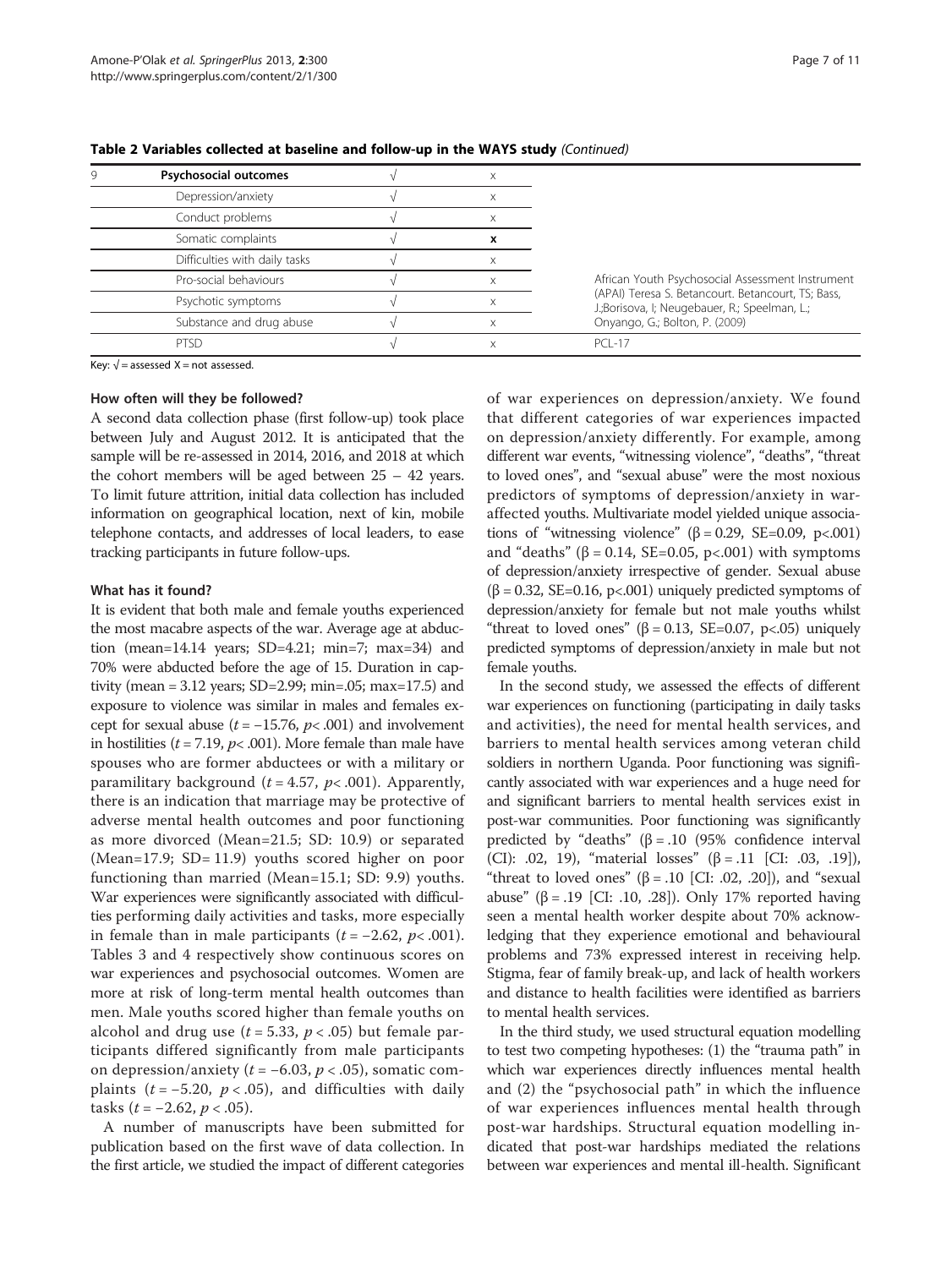|                            | Male |       |           |             | Sex differences (t-test) | Female |       |           |            | All |       |           |               |
|----------------------------|------|-------|-----------|-------------|--------------------------|--------|-------|-----------|------------|-----|-------|-----------|---------------|
| War experiences            | n    | Mean  | <b>SD</b> | <b>IQR</b>  | <i>p</i> -value          | n      | Mean  | <b>SD</b> | <b>IQR</b> | N   | Mean  | <b>SD</b> | IQR           |
| Witnessing violence        | 329  | 10.49 | .76       |             | p < .05                  | 209    | 10.22 | .28       |            | 538 | 10.38 | 1.00      |               |
| Physical threat            | 328  | 4.74  | .64       | $\Omega$    | ns                       | 208    | 4.71  | .63       | 0          | 536 | 4.73  | .63       | 0             |
| Deaths                     | 326  | 3.90  | .34       |             | ns                       | 209    | 4.06  | 1.42      |            | 535 | 3.96  | 1.37      | $\mathcal{L}$ |
| Harm to loved ones         | 322  | 3.88  | .39       | $\Omega$    | p < .05                  | 209    | 3.73  | .71       | 0          | 531 | 3.82  | .54       | 0             |
| Material losses            | 324  | 3.94  | .31       | $\Omega$    | ns                       | 210    | 3.89  | .42       | 0          | 534 | 3.92  | .36       | $\Omega$      |
| Threat to loved ones       | 323  | 3.04  | .96       |             | p < .05                  | 210    | 2.90  | 1.11      |            | 533 | 2.99  | 1.02      | $\mathcal{P}$ |
| Displacement               | 320  | 3.81  | .68       | $\Omega$    | p < .05                  | 207    | 3.68  | .74       |            | 527 | 3.76  | .70       |               |
| Involvement in hostilities | 324  | 1.84  | .45       | $\Omega$    | p < .05                  | 208    | 1.46  | .76       |            | 532 | 1.69  | .62       | $\Omega$      |
| Separation                 | 326  | 1.94  | .29       | $\mathbf 0$ | ns                       | 210    | .94   | .28       | 0          | 536 | .94   | .29       | 0             |
| Total war experiences      | 301  | 42.01 | 3.47      | 4           | ns                       | 202    | 41.27 | 5.05      |            | 503 | 41.71 | 4.19      |               |

<span id="page-7-0"></span>Table 3 Descriptive statistics of mean number of war events experienced

Key: n number of male or female participants, SD Standard Deviation, IRQ interquartile range, N total number of participants.

indirect relationship indicated that war experiences are linked to depression/anxiety through post-war hardships  $(β = .15 (95% CI: .01, .30))$  accounting for 44%, and to hostility (β = .23 (95% CI: .03, .43)) accounting for 89%. Direct relation between war experiences and depression/anxiety attenuated but remained significant. For hostility, the direct relation was no longer significant. Mediation by post-war hardships was larger for hostility than depression/ anxiety. Findings support both the "trauma" and "psychosocial" paths. Post-war hardships are key determinants of continued mental ill-health. Policies and interventions to reduce long-term mental ill-health should address both post-war hardships and mental health care.

# **Discussion**

The scale of atrocities and cruelty in the war in northern Uganda was so grave. Abductees were tortured, forced to kill one another or family members, mutilate villagers, raid their own villages, etc. (Amone-P'Olak [2004; 2005](#page-10-0); Amone-P'Olak et al. [2007;](#page-10-0) Amone-P'Olak [2009\)](#page-10-0). Many of the survivors were made to lick human blood, sit on dead bodies or carry dismembered body parts to imbue courage in them (Amone-P'Olak [2005\)](#page-10-0). The scale of the atrocities and cruelty might explain the enduring noxious effect of "witnessing violence" on symptoms of depression/ anxiety. While in captivity, abductees, especially boys, were threatened with death if they tried to escape from rebel captivity or have their villages raided and family members killed if they dared to escape. Indeed this happened to those who tried and succeeded in escaping from rebel captivity. This might explain why "threat to loved ones" significantly predicted symptoms of depression/anxiety. Young girls, especially those assumed not to be sexually active yet, were particularly targeted for abduction by the rebels (Amone-P'Olak [2004; 2005](#page-10-0)) in the belief that they were free from HIV/AIDS. Very few older women were abducted and taken into captivity. While in captivity, the girls were distributed by senior rebel commanders to loyal, hardworking, and courageous rebel soldiers as "wives". Indeed, many of the girls returned from captivity with children fathered by rebel soldiers and commanders, usually two or three times older than the girls (Amone-P'Olak [2004; 2005](#page-10-0)). This may explain the enduring noxious effect of "sexual abuse" on symptoms of depression/anxiety. Results from this sample also showed that although male and female youths experience similar war events, the mental health

| Table 4 Descriptive statistics of continuous scores on psychosocial outcomes |
|------------------------------------------------------------------------------|
|------------------------------------------------------------------------------|

|                               | Male |       |       |                | Sex differences (t-test) | Female |       |                 |            | All |       |       |            |
|-------------------------------|------|-------|-------|----------------|--------------------------|--------|-------|-----------------|------------|-----|-------|-------|------------|
| <b>Psychosocial outcomes</b>  | n    | Mean  | SD    | IQR            |                          | n      | Mean  | SD              | <b>IQR</b> | N   | Mean  | SD    | <b>IOR</b> |
| Depression/anxiety            | 323  | 9.20  | 9.91  | 15             | p < .05                  | 195    | 24.74 | 10.49           | 16         | 518 | 21.29 | 10.47 | 16         |
| Conduct problems              | 321  | 2.00  | 2.80  | 3              | ns                       | 203    | 2.26  | 3.19            |            | 524 | 2.10  | 2.96  |            |
| Somatic complaints            | 325  | 3.51  | 2.19  | 3              | p < .05                  | 210    | 4.50  | 2.13            |            | 535 | 3.90  | 2.22  | 4          |
| Prosocial behaviours          | 326  | 10.59 | 2.05  |                | ns                       | 208    | 10.25 | 2.39            |            | 534 | 10.46 | 2.20  |            |
| Psychotic symptoms            | 325  | 3.85  | 2.70  | $\overline{4}$ | ns                       | 206    | 4.18  | 2.52            | 4          | 531 | 3.98  | 2.64  | 4          |
| Difficulties with daily tasks | 294  | 4.81  | 10.41 | 15             | p < .05                  | 181    | 7.50  | 11.57           | 18         | 475 | 15.84 | 10.94 | 17         |
| Alcohol and drug abuse        | 318  | .37   | 2.22  |                | p < .05                  | 200    | 0.47  | $\overline{20}$ |            | 518 | 1.02  | .94   |            |
|                               |      |       |       |                |                          |        |       |                 |            |     |       |       |            |

Key: n number of male or female participants, SD Standard Deviation, IRQ interquartile range, N total number of participants.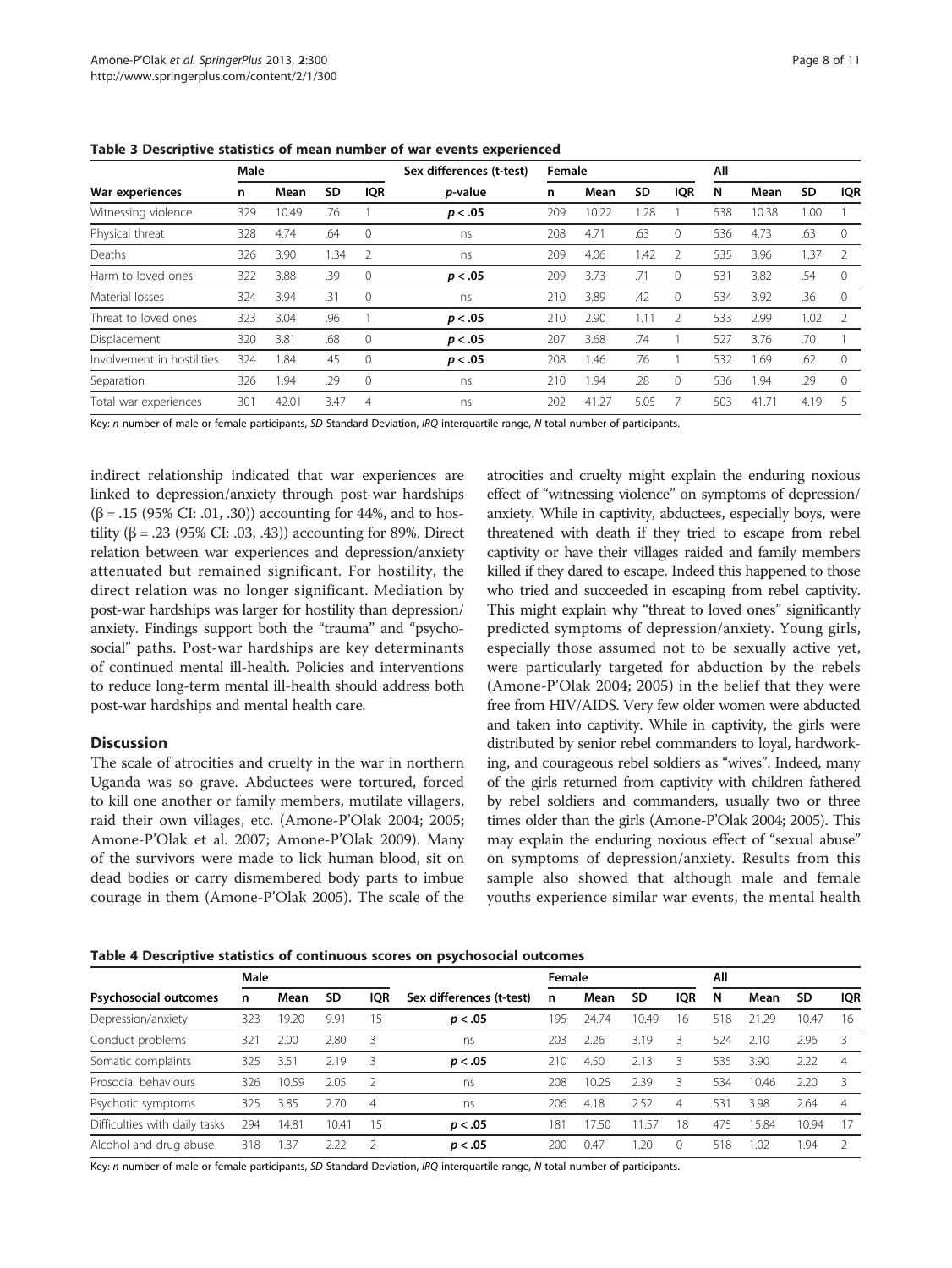consequences might be different. For example "involvement in hostilities" remained significantly associated with symptoms of depression/anxiety in female but not in male youths while "threats to loved ones" was significantly associated with symptoms of depression/anxiety in male but not in female youths.

Although the need for mental health services has been identified in previous studies, (Zraly et al. [2011](#page-10-0); Tol et al. [2011\)](#page-10-0) no studies have been conducted to assess the need for mental health services yet the majority of waraffected youths continue to function poorly as a result of their war experiences. In this study, poor functioning was independently and uniquely predicted by "deaths", "material loss", "threat to loved ones", and "sexual abuse" categories of war events. The implication of this finding for mental health services is to take into consideration the category of war events experienced in designing mental health services. Sexual violence after war is associated with negative physical, sexual, and reproductive health effects and linked to long-term mental health consequences and child victims are more likely to engage in unsafe sexual practices and be re-victimised later in life (Maniglio [2009](#page-10-0); Whitaker et al. [2008](#page-10-0)). About 70% of the respondents acknowledge that they have a problem and expressed interest in receiving help but only 16.76% reported receiving care from health workers for their mental health problems indicating a huge need for mental health services. Those who received care are apparently better at performing daily tasks and activities. Failure to see mental health or social workers may be due to lack of such workers in the communities or stigma associated with such contacts. Respondents indicated counsellors, social workers, health workers, religious leaders and friends as important sources of help for mental health services. This is an important finding in that these resources for mental health services can easily benefit from training. On the contrary, the finding that local leaders, elders, opinion leaders, and traditional leaders and rituals as sources or agencies for help for mental health problems is significant because their roles had been over-emphasised. Yet, fewer respondents indicated them as sources of help for their emotional and behavioural problems. More studies are required to find out from war-affected youths themselves what they perceive as appropriate sources of care for mental ill-health. Our findings indicate that a small percentage of war-affected youths reported that they had received help from any mental health professional and have better functioning. In resource poor settings where health infrastructure and social services are poor, many other unique factors contribute to resistance and poor access to seeking mental health services. Factors that contribute to poor access to mental health services included fears of stigma or discrimination, break-up of family, lack of means of transport to health facilities often far away or ignorance. Stigma

and fear of family break-up disproportionately contributed to inability to access mental health services. This finding has immediate public health implications. Efforts to address the problem of stigma and other barriers to seeking mental health care among war-affected youths should take into consideration outreach, education, and changes in the models of health care delivery, such as increases in the allocation of mental health services at lower primary care levels and in the provision of confidential counselling by means of youth-assistance programs. Ambulatory mental health outreach services are important, especially where mental health care professionals are inadequate. Although there has been anecdotal support for traditional healers or rituals, local leaders, and elders, this study shows less support for such agencies as sources of mental health services. Reducing the perception of stigma and the barriers to care among war-affected youths is a priority for research and for the policymakers, clinicians, and leaders who are involved in providing care to war-affected youths.

The study on the theoretical test of two competing models (the "trauma pathway" and the "psychosocial pathway") may inform interventions to mitigate the effects of war on war-affected youths. Regarding the "trauma pathway", the extent of mediation by post-war hardships, especially for depression/anxiety in this study indicates that although interventions that target post-war hardships may provide long-term improvement in depression/ anxiety, mental health care remains an important area for consideration (Bolton, Bass, Neugebauer, et al. [2003](#page-10-0)). In addition, the direct effects of war experiences remained significant for depression/anxiety but not for hostility. The significant direct effect of war experiences on depression/ anxiety after adjustment for post-war hardships is consistent with previous findings (Miller & Rasmussen [2010\)](#page-10-0). For example in a study in Mozambique, war-affected boys still experienced intrusive memories related to their war experiences 16 years after they returned to their communities despite showing normal functioning over time (Boothby [2008\)](#page-10-0). This suggests that interventions to diminish the influence of war experiences on some mental ill-health such as depression, should go beyond post-war contexts to include care for war-affected youths in whom the residual effects of war experiences continue to linger on (Yule [2002\)](#page-10-0). Regarding the "psychosocial model" post-war environments provide a logical mechanism through which post-war hardships may influence long-term mental health problems in war-affected youths. War produces or even aggravates extremely stressful situations such as poverty and deprivations, disempowerment, social exclusion, poor housing, gender-based violence as well as community violence, and changes in family configuration and functioning, lack of social support, discrimination/stigma, etc., all of which are linked to mental health problems.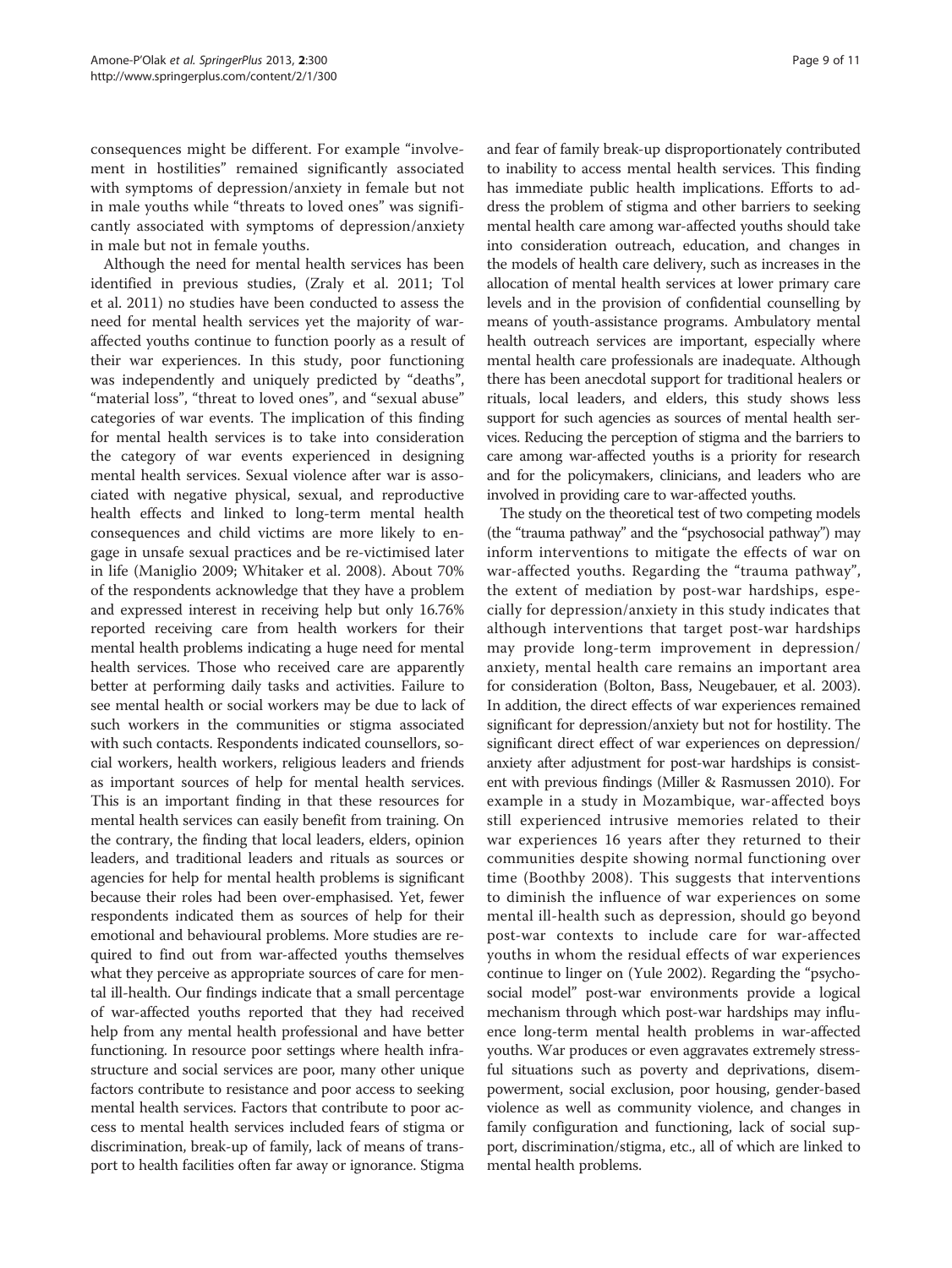## Scientific plan

Scientific investigations are planned for detailing exposure to war events and their psychosocial consequences in terms of group-based (cluster) analyses, and consideration of pathways to outcomes. Analyses using Structural Equation Model to explain the differences in psychosocial outcomes based on contextual factors measured is currently being undertaken to elucidate the specific pathways from specific war experiences through specific contexts to specific psychosocial outcomes. We also plan to collect data on direct combat and duration of engagement in direct combat to enable us gain insight into extreme trauma. The importance and need for this study has already been published as a letter in a journal (Amone-P'Olak, [2012\)](#page-10-0).

## What are the main strengths and weaknesses?

The current study has strengths. The study is the first to adopt a longitudinal design to study the impact of war experiences on war-affected youths in northern Uganda and the second in sub-saharan Africa after the Sierra Leone study of child soldiers (Betancourt et al. [2010](#page-10-0)). The large sample size including various sub-populations (community members who were affected by the war but were not abducted, formerly abducted youths married to one another and those married to civilian spouses, and youths who were born in captivity and those born in the communities) nested within the bigger sample of war-affected youths offer possibilities for interesting comparisons yielding information critical to care. Finally, unlike in many previous studies, this cohort uses mainly locally developed and validated scales to assess war experiences, family, and community contextual factors and long-term psychosocial outcomes.

However, this cohort is not without limitations. As is always with other cohort studies, this cohort uses selfreport and retrospective assessments, which are limited due to recall bias. Likewise, we were unable to assess mental health before the war, making it difficult to delineate whether the mental health problems are exclusively due to the war as it is not possible to establish temporal relationship between environmental hardships/poverty and negative life events as potential risk factors for mental health problems. Finally, there will be a trade-off between studying wide ranging measures included in the study and detailed investigation.

# Can I get hold of the data? Where can I find out more?

After the initial questions of the study have been answered, The WAYS Study dataset will be made available to be accessed by interested researchers. Researchers will be allowed to use the data after presenting a brief research proposal to be submitted to "The WAYS Study" secretariat and the PI.

#### Key messages

- The WAYS Study comprises a cohort of 539 (61% female) of different sub-populations of war-affected youths aged 18 – 25 randomly sampled from a population of war-affected youths in northern Uganda. The sub-populations of the general population of war-affected population include: those affected by the war but were not abducted, formerly abducted youths, and children (now youths) born in captivity.
- The youths were recruited from the communities where they currently live together with people who were affected by the war but were not in captivity. Baseline and follow-up data have so far been gathered and more data collections are planned for the future.
- Our main aim is to assess individual, family and community risk and protective factors for long-term mental health problems to inform interventions aimed at mitigating long-term mental health consequences of prolonged exposure to war-events.
- There are strong indications that potentially exacerbating and mitigating factors that influence the mental health of war-affected youths include not only their previous war experiences but also post-war contexts. Huge need for mental health services exist in communities emerging from war.

# Conclusion

Longitudinal studies are imperative in unraveling the pathways from traumatic war experiences, post-war contextual risk and protective factors and long-term psychosocial outcomes in war-affected populations. Different categories of war events appear to have different effects on psychosocial outcomes. Post-war environment accounts for long-term psychosocial outcomes. Therefore, potentially exacerbating and mitigating factors that influence the long-term mental health of war-affected youths include not only their previous war experiences but also post-war individual, family, and community contexts. Studying post-war contexts inform interventions to mitigate long-term psychosocial outcomes on war-affected population.

#### Competing interests

All authors declare that they have no competing interests.

#### Authors' contributions

KAP designed the project, carried out research, performed analyses, and drafted the manuscript. EO, PBJ and TJC contributed to project design, and revised the drafted manuscript. RA and RM read, corrected, and offered suggestions to improve all the drafts. All authors read and approved the final manuscript.

#### Acknowledgements

We thank the war-affected youths for accepting to participate in this study and the following research assistants for collecting data: George Opio,